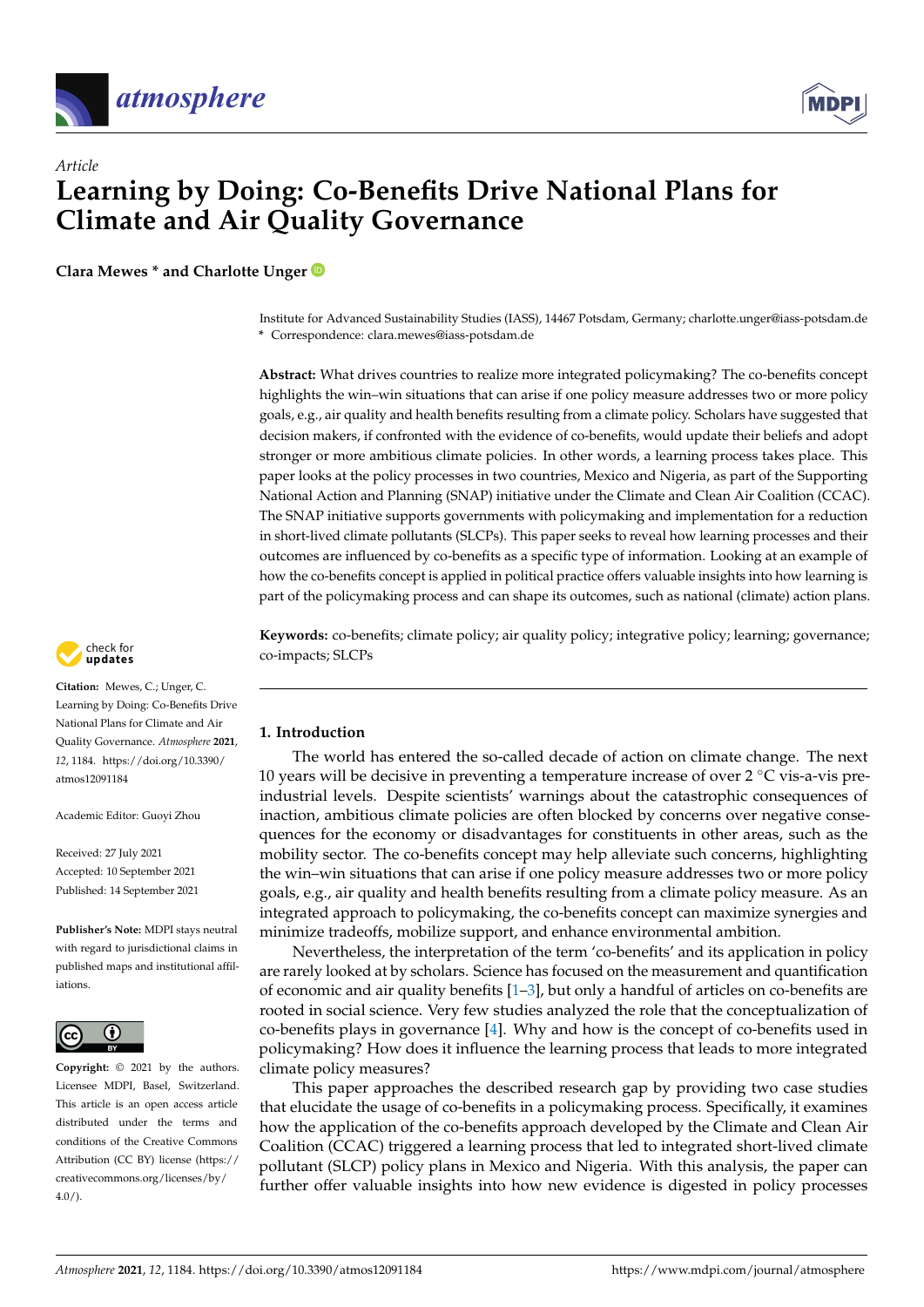and how an international transnational initiative—the Supporting National Action and Planning (SNAP) initiative by the CCAC—can trigger and amplify climate policymaking through its co-benefits-based methodology. It contributes to gaining a more practical, case study-based knowledge on co-benefits and learning processes.

The paper starts by offering an overview of the co-benefits concept and briefly introduces the literature on learning. It then presents a framework that specifies the conditions that enable learning for policymaking in epistemic contexts, with a specific focus on identifying co-benefits. The practical part of this paper introduces the CCAC, its approach to co-benefits, and its SNAP initiative, and then applies the learning framework to the cases of Mexico and Nigeria. This research ultimately scrutinizes and discusses how co-benefits, as a particular type of information, amplify or attenuate the conditions enabling learning in policymaking.

### **2. Co-Benefits Can Lead to a Learning Process for Policymaking**

#### *2.1. The Development of a Co-Benefits Concept*

Integrated policymaking or integrated policy approaches focus on the interconnectedness of the many areas of sustainable development. They stand for the idea that many policy instruments can be made more effective when not only tackling one goal but also taking into account the concerns of other policy fields. The assessment and information on co-benefits can be seen as one way toward more integrated policy making. The term 'co-benefits' first appeared in academia and official policy documents in the 1990s. It implies a win–win strategy where one single policy measure can address two or more policy goals [\[5–](#page-12-3)[7\]](#page-12-4). The Intergovernmental Panel on Climate Change (IPCC) defines co-benefits as the 'positive effects that a policy or measure aimed at one objective might have on other objectives, thereby increasing the total benefits for society or the environment' [\[8\]](#page-12-5) (p. 546). The discussion surrounding co-benefits is part of a more comprehensive mindset shift in the international community, where the focus has shifted from who should reduce emissions to how to align and integrate policies on development and climate change.

Despite the concept's prevalence, neither is there a fixed definition of what counts as a 'co-benefit' nor does the concept have clearly identifiable boundaries [\[6\]](#page-12-6). Substantial methodological complications remain, including difficulties in monetizing several types of co-benefits [\[9\]](#page-12-7), accounting for different beneficiaries and avoiding double counting [\[10\]](#page-12-8), and establishing a causality between policy programs and co-benefits [\[6\]](#page-12-6). The concept is often claimed to be linked to incremental measures that do not address the root causes of climate change and are, therefore, labeled as insufficient to effectively respond to the climate crisis [\[5](#page-12-3)[,6\]](#page-12-6). As the concept is not sufficiently defined, Dubash et al. identified the risk that co-benefits could motivate and sell opportunistic policies [\[11\]](#page-12-9).

Several scholars have produced comprehensive reviews of the co-benefit literature [\[5](#page-12-3)[,6](#page-12-6)[,12\]](#page-12-10). The different concepts and approaches can be broadly summarized into three varying strands of understanding the term 'co-benefit': climate co-benefits, development or climate policy co-benefits, and benefit synergies or co-impacts [\[5,](#page-12-3)[6\]](#page-12-6). Climate co-benefits arise from policies that do not prioritize climate mitigation or adaptation. Climate policy co-benefits are additional benefits resulting from climate policies, such as improvements in air, soil and water quality, biodiversity, economic and organizational performance, and energy security. Benefit synergies or co-impacts result from policies that are specifically designed to reach two goals simultaneously. The difference in these three understandings is related to the specifics of the agenda [\[6\]](#page-12-6). Overall, the term 'co-benefits' is understood and applied quite broadly, for example, when focusing on climate policy, with respect to its scope (mitigation, adaptation), time frame (short-, mid-, long-term), and whether the benefits are intentional or not.

In more recent political practice, policymakers seem to refrain from prioritizing climate change, instead choosing a more neutral term, as can be observed in international initiatives working on co-benefits. For example, the CCAC defines them as 'multiple benefits' (Interview 1, Interview 2). The literature on co-benefits shows that, in particu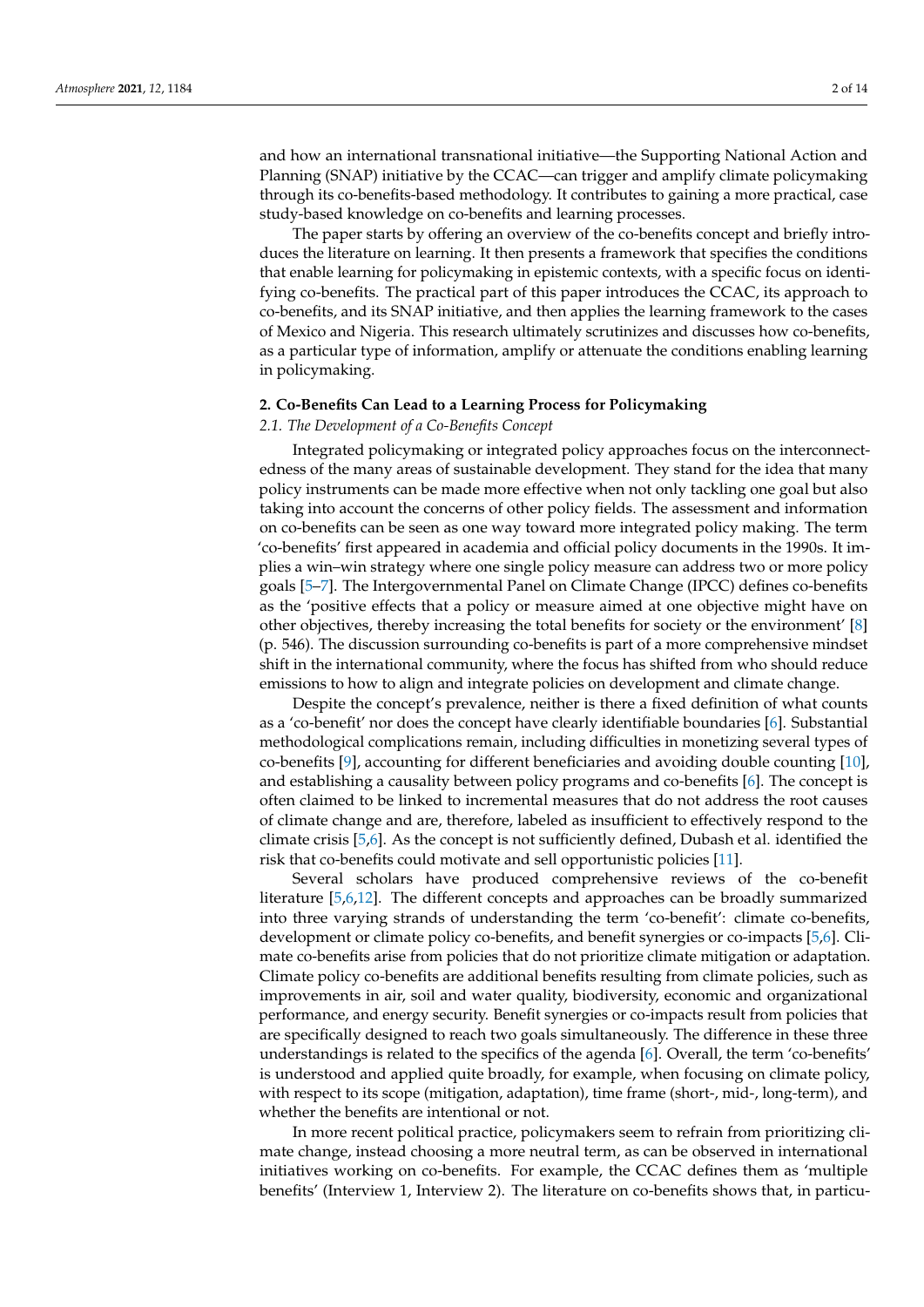lar, air pollution reduction through climate change mitigation is of substantial economic value [\[3\]](#page-12-1) and could save up to 1.82 million lives annually [\[2\]](#page-12-11). Co-benefits resulting from improved air quality and human health are in many cases equal to or even larger than mitigation costs [\[5\]](#page-12-3). In a global modeling study, Xie, Weng, and Cai argued that integrated assessment models that do not take co-benefits into account unavoidably belittle the real benefits of climate policies [\[3\]](#page-12-1). Therefore, proponents of the co-benefits concept conclude that, by including co-benefits in cost–benefit analyses, the decision based on these analyses becomes more balanced [\[5\]](#page-12-3). One often-emphasized appeal of the co-benefits concept is that it functions as a counterweight to the usual cost-based argument blocking climate change policies [\[1](#page-12-0)[,5](#page-12-3)[,6\]](#page-12-6). Economic concerns over mitigation costs and the bias to perceive environmental protection as a zero-sum tradeoff with economic development [\[13\]](#page-12-12) are usually key obstacles for the adaptation of climate policies. The co-benefits concept is supposed to alleviate such economic concerns, highlighting the win–win situations that can arise if one single policy measure addresses two or more policy goals.

Some researchers have argued for the use of the more neutral term 'co-impacts' rather than 'co-benefits' to indicate that the expected impacts of a policy can also be negative [\[4\]](#page-12-2). For example, a climate policy that focuses on diesel-fueled cars may lead to lower  $CO<sub>2</sub>$ emissions, but have an additional negative impact on air quality. In this paper, we use the term 'co-benefits', as it was this positive and gains-orientated narrative that pushed the policy processes in the two analyzed cases.

The positive framing of the co-benefits concept, its evidence-based approach, and its advocacy potential can strengthen climate change mitigation by presenting substantial empirical evidence with a persuasive price tag  $[6,14]$  $[6,14]$ . Theoretically, co-benefits can also facilitate decision making and overcome ideological divides [\[15\]](#page-12-14), improve the resonance of climate policies with local priorities [\[16\]](#page-12-15), and open up possibilities for decisions and policies that are socioeconomically sound and rooted in science [\[5\]](#page-12-3).

### *2.2. Learning as Part of the Policymaking Process*

While the concept is very appealing from a theoretical viewpoint, the question remains of how information on co-benefits enters and impacts the policymaking process. Scholars have argued that decision makers go through a learning process when presented with new or updated evidence (e.g., on co-benefits). This process can also be triggered by personal–organizational experience, social interaction with other actors, or the influence of international actors. During the process, decision makers update their knowledge and assumptions about public policy [\[17\]](#page-12-16), e.g., about ambitious climate policies. In other words, information on co-benefits can act as a trigger or an amplifier of learning processes in policymaking.

Over the past decades, social science-based literature on learning has produced a broad variety of learning taxonomies, concepts, and methods and reviews [\[17,](#page-12-16)[18\]](#page-12-17). Two types of learning are specifically of interest for policymaking: instrumental learning and political learning. Instrumental learning refers to problem-solving-oriented learning and the use of professional and scientific standards to update and reform policy instruments [\[19\]](#page-12-18). Political learning captures the idea that policymakers may also learn in a way that assists political strategies and power-oriented goals [\[19\]](#page-12-18), e.g., re-election.

The identification and usage of co-benefits is mostly a knowledge-driven endeavor. Therefore, this work concentrates on learning in what Dunlop and Radaelli described as an epistemic context [\[20\]](#page-12-19). Experts are perceived as technically skilled and competent, whereby they must have authoritative knowledge that is policy-relevant and possess soft skills (communication, leadership, and entrepreneurship). Additionally, decision makers are in a 'ready-to-learn' state, and experts can accommodate timelines of policymaking [\[20\]](#page-12-19).

### *2.3. A Framework to Analyze the Role of Co-Benefits in Learning Processes*

Combining Dunlop and Radelli's context specific mechanisms [\[20\]](#page-12-19) and Trein's insights into the different learning types [\[19\]](#page-12-18), this paper frames the following three variables as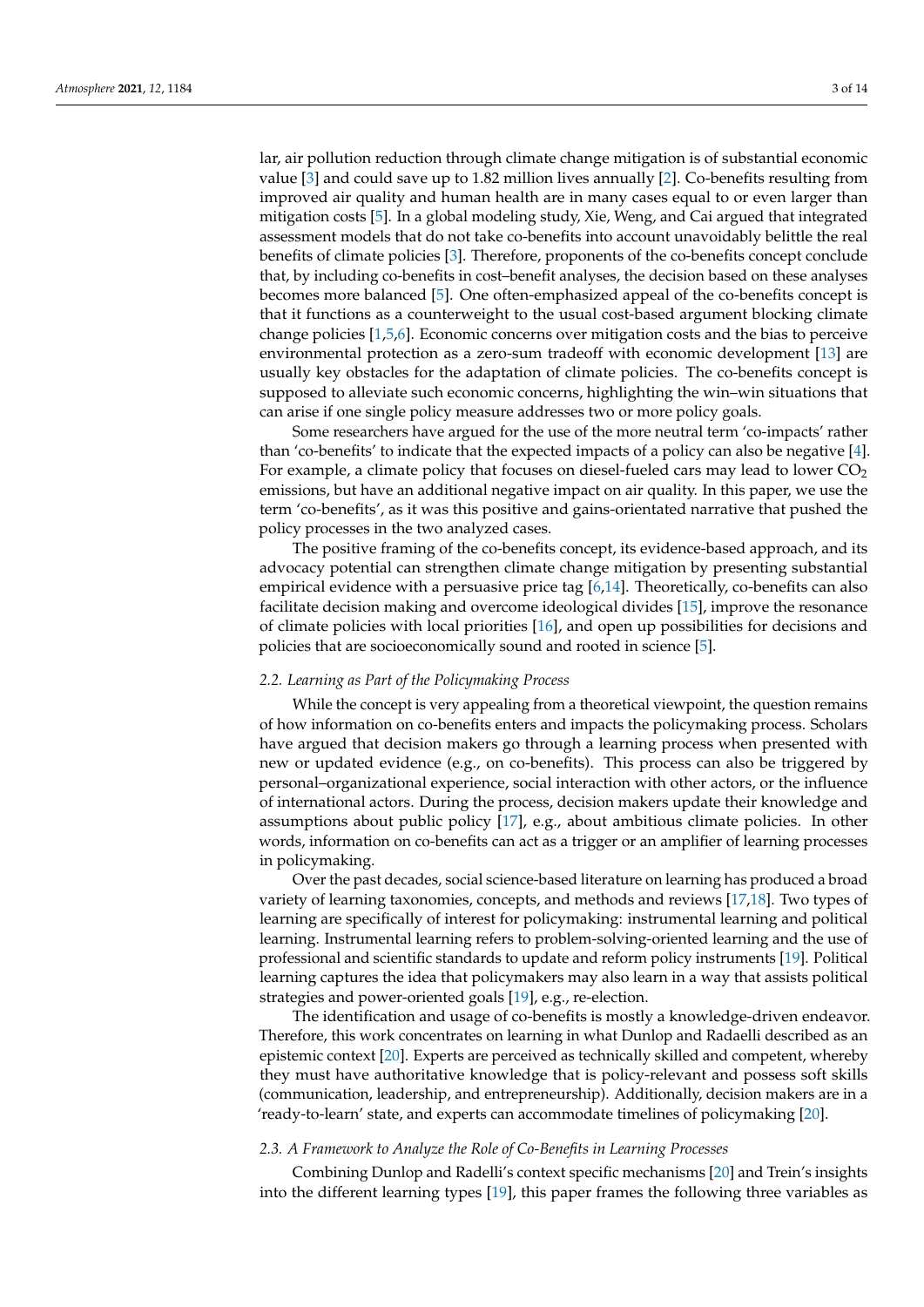characteristics for a learning process in policymaking: (1) problem pressure, a variable taken from Trein's study [\[19\]](#page-12-18), (2) the political institutional setting and procedures, which combine Trein's findings [\[19\]](#page-12-18) with Dunlop and Radaelli's observations [\[20\]](#page-12-19), and (3) policy entrepreneurship, which was added in this paper to take into account the role of individuals and small groups in the learning process. Particularly in epistemic contexts, experts and their involvement in the policy process can have a significant influence on the learning process. All three variables are interdependent and mutually influence each other.

Problem pressure is a key factor in the decision-making process [\[19,](#page-12-18)[21\]](#page-13-0). It entails the demands for reform in a policy domain allocated by the environment of the political system in which it takes place [\[19\]](#page-12-18). The literature on environmental policies, for example, identified carbon dioxide  $(CO<sub>2</sub>)$  emissions, levels of air pollution, or energy use as problem pressure [\[22\]](#page-13-1). Trein argued that problem pressure can be low, median, and high and that higher problem pressure attracts greater attention from the public and interest groups [\[19\]](#page-12-18). Under median problem pressure, the political system is ready to absorb new knowledge. Yet, problem pressure is highly dependent on its perception by policymakers [\[19\]](#page-12-18) and that they perceive the problem as real [\[21\]](#page-13-0). Because co-benefits are applicable to a wide range of policy goals and effect sizes, information on co-benefits helps to link a policy proposal to other important problems, enhancing its prospects for moving up on the agenda. Under high problem pressure, time might not suffice to quantitatively assess the co-benefits. Yet, co-benefits might be used as a narrative, increasing the chances of political learning.

The political institutional setting and procedures condition the way in which policymakers learn. They can, thus, drive or inhibit a learning process and represent the context for policymaking. For example, the structural characteristics of governmental agencies are important. Clear responsibilities and good cooperation and coordination among the different governmental agencies will benefit a learning process and facilitate policymaking in general. In epistemic contexts, learning is enabled by consensual decision making [\[19\]](#page-12-18) and cooperative informal institutions [\[20\]](#page-12-19), where the policy process is usually long and incremental, including negotiations with many different stakeholders (e.g., governmental actors, science, civil society, and private sector). The presence of statutory rights of consultation ensures that experts are included, consulted, and listened to by policymakers [\[20\]](#page-12-19). Additionally, stakeholder involvement, which includes a broad range of activities, such as informal and formal exchange meetings, dialogues, negotiations, informative sessions, and virtual and in-person consultations, can have a significant influence on the learning process. Many countries have established stakeholder consultations into their policymaking cycles. The regular exchange with diverse stakeholders may be more time-consuming for policymaking but can lead to a more sustainable learning process and, moreover, increase a policy's chances of being adopted and implemented effectively. Such processes, where stakeholders tend to defend their interests and positions in order to gain the most favorable outcomes, can be facilitated by a co-benefits-based narrative. Co-benefits can couple different interests [\[14\]](#page-12-13), thereby driving cooperation and consensus making. Identifying co-benefits can allow for a more complete comprehension of the effects of the proposed policies and build up support for mitigation measures [\[5\]](#page-12-3).

Policy entrepreneurs are individuals or small teams that advocate for policy change and act as drivers for a learning process. In an epistemic context, experts as policy entrepreneurs can trigger successful instrumental learning if they have authoritative knowledge which is policy-relevant and exhibit soft skills in communication, leadership, and entrepreneurship to hold the attention of powerful elites [\[20\]](#page-12-19). They are most influential when they manage to uncover win–win opportunities [\[23\]](#page-13-2) when redefining the problem. For example, instead of depicting environmental protection efforts as posing a zero-sum tradeoff, they can emphasize opportunities for economic development arising from the development of new green technologies [\[13\]](#page-12-12). Overall, policy entrepreneurs can bring learning from an individual to a collective or organizational level [\[24\]](#page-13-3).

Following this framework, the paper examines how these three characteristics manifest themselves in practice and examines how information on co-benefits influenced the learning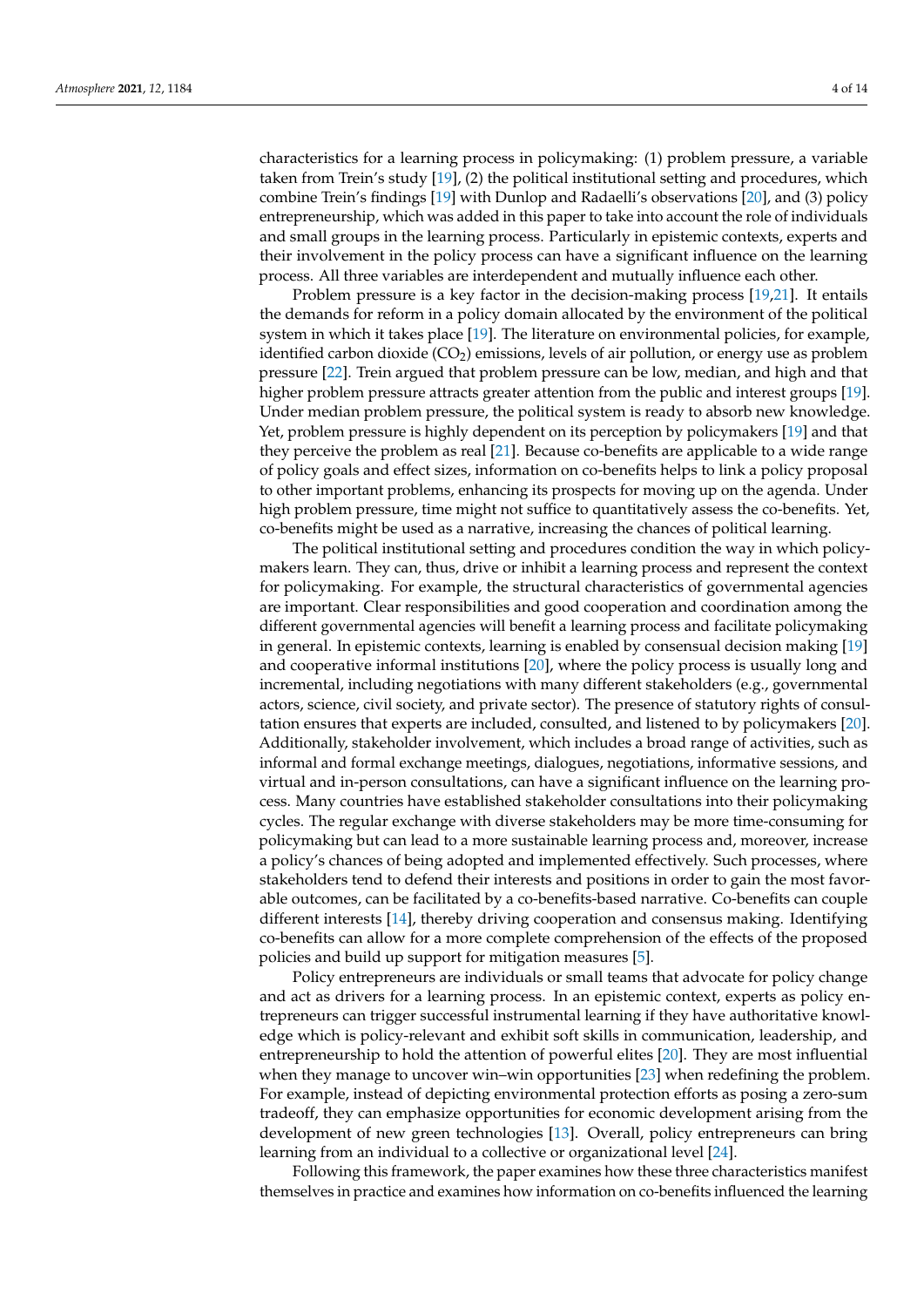process. The methodological approach is based on qualitative research triangulating different data sources. Seven interviews, carried out with governmental experts from Mexico and Nigeria, research institutions, and the CCAC Secretariat (see Appendix [A\)](#page-12-20), complement reports and other material published on the organizations' websites. The main purpose of these interviews was to gain detailed insight into and expert knowledge on the integrated policy and learning processes that took place in Mexico and Nigeria. They were realized using a semi-guided, explorative method, based on a common questionnaire with open questions giving the interviewee room for personal opinions and detailed descriptions, e.g., their personal perception of the idea of co-benefits and lessons learned. Mexico and Nigeria joined the CCAC in 2012; thus, they have worked with the CCAC since the early foundation of the partnership. Through participating in the CCAC's SNAP program, they launched their respective National Action Plans in 2019 and are now working on the implementation of these policies. The two countries have established a new SLCP planning process rather than integrated SLCPs into an existing planning process. Even though they started from a similar point of departure, Mexico and Nigeria chose two different strategies in the planning process. This research setup not only enriches the analysis but enables a comparison that may lay the groundwork for building more general assumptions for the role of co-benefits in learning and policymaking processes.

### **3. The Climate and Clean Air Coalition Provides the Setting for Using the Co-Benefits Approach**

The CCAC can be seen as the epistemic context that enables learning through the identification of co-benefits. The CCAC is a voluntary transnational partnership that is aimed at mitigating global near-term warming through a reduction in SLCPs, namely, black carbon, methane, hydrofluorocarbons (HFCs), and tropospheric ozone. It was founded in 2012 on a set of 16 'win–win' measures for climate and clean air benefits identified by the United Nations Environment Program (UNEP) and the World Meteorological Organization (WMO) [\[25](#page-13-4)[,26\]](#page-13-5) (Interview 3). Since its inception, co-benefits have been at the core of CCAC's mission.

One of the CCAC's key objectives is to enhance and develop national, regional, and local action on SLCPs. Therefore, in response to requests for support by its member states, the coalition initiated the Supporting National Action and Planning (SNAP) initiative (Interview 4, Interview 5). SNAP has been one of the central thematic activities of the CCAC, and it is aimed at strengthening countries' capacities to undertake an integrated analysis of greenhouse gases (GHGs) by providing a mix of technical assistance and financial support [\[27\]](#page-13-6). Figure [1](#page-5-0) shows an overview of how the CCAC is structured and where the SNAP initiative fits in.

All projects under the SNAP initiative comprise an institutional strengthening component, a national SLCP planning phase, and a phase concentrating on implementation. Taken together, these three phases constitute the SNAP program. The initiative provides three different learning opportunities on the multiple benefits of SLCP mitigation: new evidence, experience sharing with other countries, and influence by the CCAC as an international actor [\[17\]](#page-12-16). With the SNAP initiative, the CCAC tries to not only communicate but also practically implement the idea of multiple benefits or co-benefits into policymaking to unlock the broader benefits of SLCP mitigation measures. The CCAC uses the idea of co-benefits both as quantified evidence and as a narrative and communication strategy (Interview 4). In this sense, it follows what has been proposed by experts as a more opportunity-oriented and, therefore, more effective strategy for climate change mitigation [\[28\]](#page-13-7). The role that co-benefits play in the CCAC can also be seen in two of its core tools: the Multiple Benefits Pathway Framework and the Long-Range Energy Alternatives Planning–Integrated Benefits Calculator (LEAP–IBC).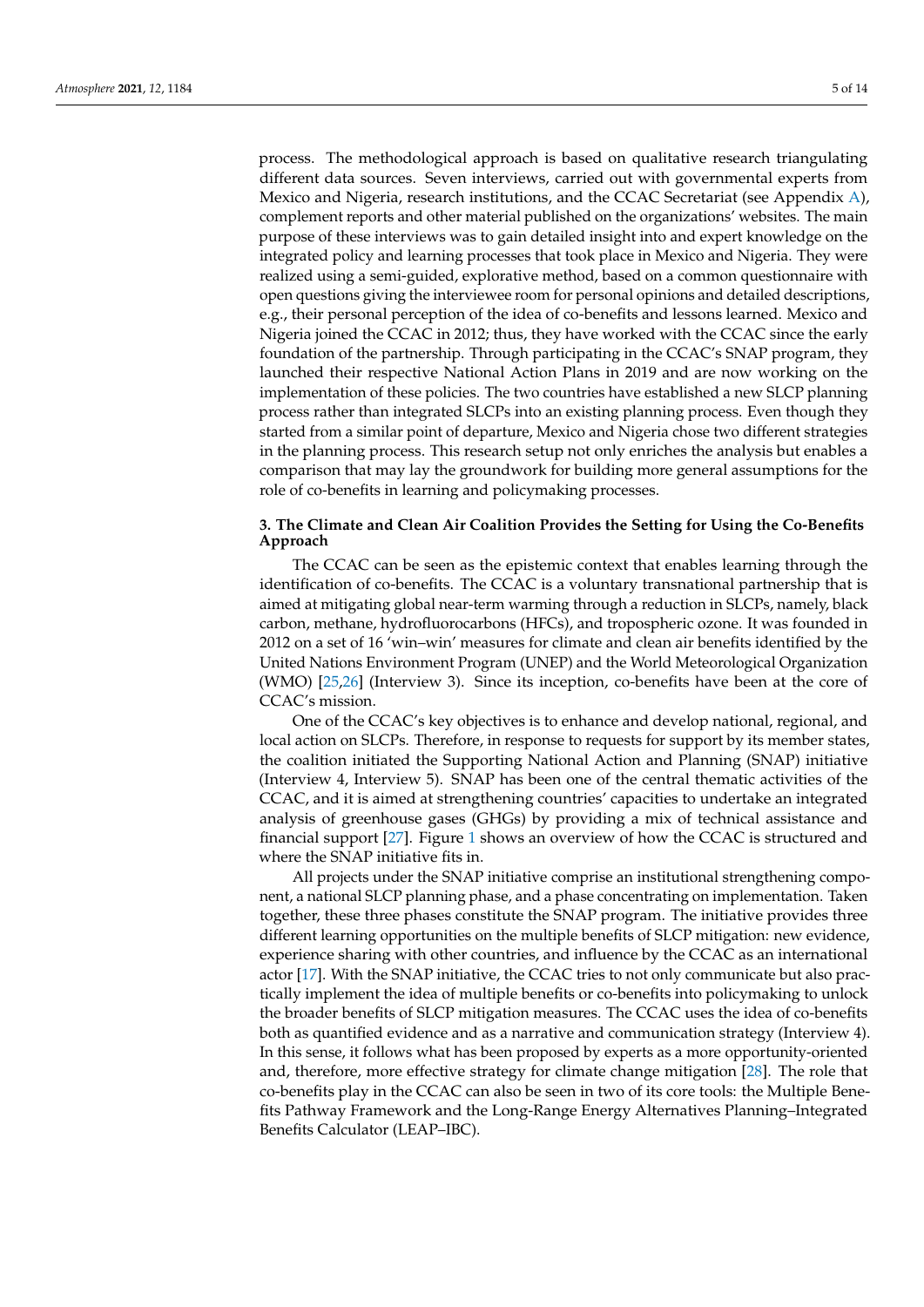<span id="page-5-0"></span>

**Figure 1.** The structure of the Climate and Clean Air Coalition (CCAC). Source: the authors. **Figure 1.** The structure of the Climate and Clean Air Coalition (CCAC). Source: the authors.

## All projects under the SNAP initiative comprise an institutional strengthening com-*3.1. The Multiple Benefits Pathway Framework*

The Multiple Benefits Pathway Framework is the CCAC's approach to co-benefits. It was developed by the CCAC scientific advisory panel in 2017 to support governments in integrating air quality and climate policies and to design policies that focus on people's needs, as well as the global climate and development goals [\[29\]](#page-13-8). This approach aims to provide information on the co-benefits that can be achieved with SLCP mitigation measures to decision makers. The CCAC's idea of multiple benefits fits the description of the third type of usage of co-benefits identified by scholars  $[6]$ , as the SLCP mitigation measures are a priori designed to achieve two or more goals simultaneously: climate, air quality, and development goals. The CCAC refrained from the term co-benefits to not imply a superiority of climate over other goals; indeed, most of its members prioritize gains in human health or job creation over global climate change mitigation (Interview 3).

### the Multiple Benefits Pathway Framework and the Long-Range Energy Alternatives Plan-*3.2. The Long-Range Energy Alternatives Planning—Integrated Benefits Calculator*  $\overline{E}$  is comparable benefits  $\overline{E}$

pathways to achieve these benefits, the CCAC makes use of the LEAP–IBC tool that The Multiple Benefits Pathway Framework is the Co-benefits.<br>Parts: the Long-Range Energy Alternatives Planning (LEAP) and the Integrated Benefits parts are Long range Linegy running to support governments in 2017 to support a choice of the Calculator (IBC). LEAP is a scenario planning software tool, which is broadly used for climate change mitigation assessment and energy policy analysis [\[30\]](#page-13-9). Building on the emission scenarios from LEAP, the IBC estimates the amount of avoided premature deaths and crop losses on a national scale [\[30\]](#page-13-9). The LEAP–IBC supports countries in developing their own assessments of the co-benefits of SLCP mitigation measures at the national level (Interview 3). Overall, the LEAP–IBC provides quantified evidence on potential co-benefits, while the Multiple Benefits Pathway Framework builds up a narrative that links different policy goals with one another. imply a superiority of climate over other goals; indeed, most of its members prioritized, most of its members  $p$ To translate the idea of multiple or co-benefits into practice and to identify concrete was developed by the Stockholm Environment Institute (SEI). LEAP–IBC comprises two

### gains in human health or job creation over global climate change mitigation (Interview 3). **4. Mexico—Integrating Air Quality and Climate Change Policies**

the establishment of the SNAP initiative [\[31\]](#page-13-10). The SNAP program in Mexico concentrated on connecting its parallel workstreams on air quality and climate change, as well as complementing existing GHG inventories with air pollutants inventories (Interview 4, Interview 5). The process is situated in the epistemic context of the CCAC and led by the Mexico is one of the six founding members of the CCAC and has played a key role in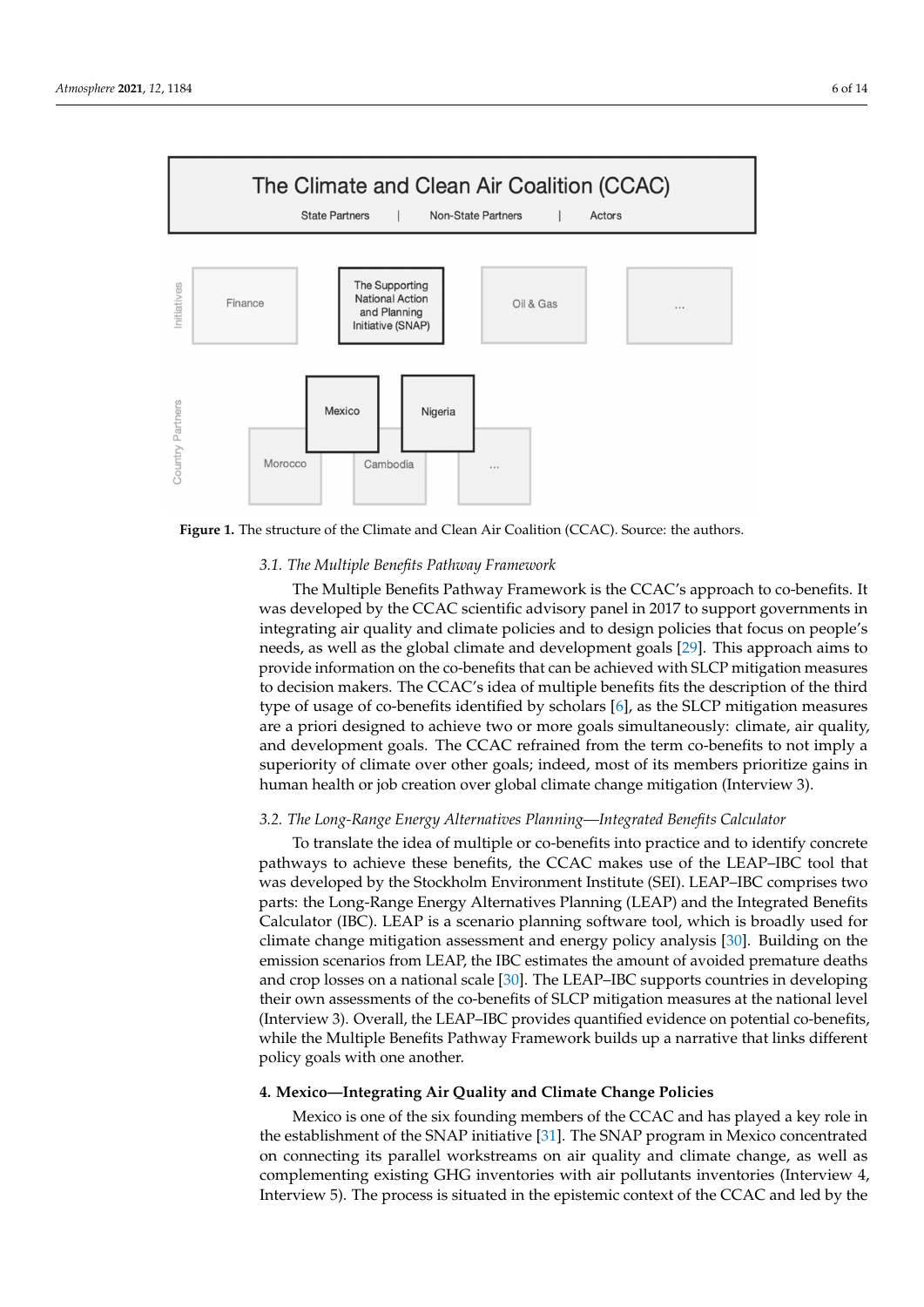National Institute of Ecology and Climate Change (INECC), which is supported by CCAC partners such as the SEI, the Molina Center for Energy and the Environment (MCE2), and UNEP with technical assistance and funding [\[31\]](#page-13-10).

In 2013, Mexico concluded the first SNAP phase, institutional strengthening, and published the "National Planning Document for Short-Lived Climate Pollutants" [\[32\]](#page-13-11). However, according to a member of INECC's air quality department, the National Planning Document was not followed by the recommended actions on SLCPs (Interview 5). Therefore, during the second SNAP phase, INECC reviewed the National Planning Document and used the data for the application of a new tool, the above-described LEAP–IBC. With the updated knowledge obtained from the LEAP–IBC, INECC evaluated the climate change mitigation pathways in key sectors including potential reductions in atmospheric pollutants such as black carbon and greenhouse gases, e.g., methane [\[33\]](#page-13-12).

This *learning process* led to an integrated policy output, the "Integrated SLCP Strategy to Improve Air Quality and Reduce the Impact of Climate Change" published in 2019 [\[33\]](#page-13-12). The strategy outlines nine mitigation measures in eight key sectors to reduce SLCPs. It also includes a section on the co-benefits of these measures, e.g., for health, energy efficiency or air quality, and a communication strategy. The proposal aims at facilitating the dialogue among decision makers, researchers, the private sector, and the public through communicating a vision to achieve both climate change and air quality goals through a reduction in SLCPs. Yet, the strategy is not of a binding legal character and, thus, requires a connection to other processes that are binding, such as the development of the National Determined Contributions (NDC), to be implemented. In a third phase, Mexico is now undertaking this task of implementing the strategy.

Overall, it can be said that, in the Mexican case, the first criterion, *problem pressure*, clearly existed and was amplified by information on co-benefits. In Mexico, the political awareness of the problem of climate change has clearly increased within the last decade. Evidence for this is that, in 2013, Mexico adopted the "General Law on Climate Change", which lifted environmental topics to the top of the political agenda of the government (Interview 5). With this political milestone, the country acknowledged the urgency of climate action and created momentum for more ambitious climate policies.

Another indication that not only the threat of climate change in general, but also the problem of SLCPs specifically gained more attention was the development of Mexico's NDC for the Paris Agreement. By including a target to reduce black emissions by 51% by 2030 in its NDC, Mexico decidedly acknowledged the necessity of including SLCPs in climate change mitigation plans, such as the aforementioned General Law on Climate Change [\[31\]](#page-13-10). Mexico has taken its participation in the CCAC's SNAP program as an opportunity to better understand its emission sources and to contribute to policies such as the national climate commitments under the Paris Agreement (Interview 4). The assessment with LEAP–IBC not only provided evidence and data on problems such as GHG and other pollutants, but also highlighted the multiple benefits that could be reaped from immediate action. Hence, the information on co-benefits and co-impacts contributed to convincing policymakers of the salience of SLCP mitigation and assisted in moving the issue up on the political agenda.

The second criterion, the political institutional setting and procedures, also played an important role in the learning process that Mexico underwent, when it developed the SLCPs strategy. First and foremost, the lack of political power and authority of the responsible agency INECC represents a challenge to political decisions and the implementation of the SLCPs strategy. Yet, the updated knowledge on co-benefits also provides a better ground for more support for the SLCP strategy.

INECC, which became an independent institution under the aforementioned General Law of Climate Change in 2013, is responsible for the development and coordination of scientific research projects on climate change mitigation and adaptation to support the Ministry of Environment and Natural Resources (SEMARNAT) in the planning and evaluation of public policies [\[34\]](#page-13-13). The institute is tasked, among other goals, with establishing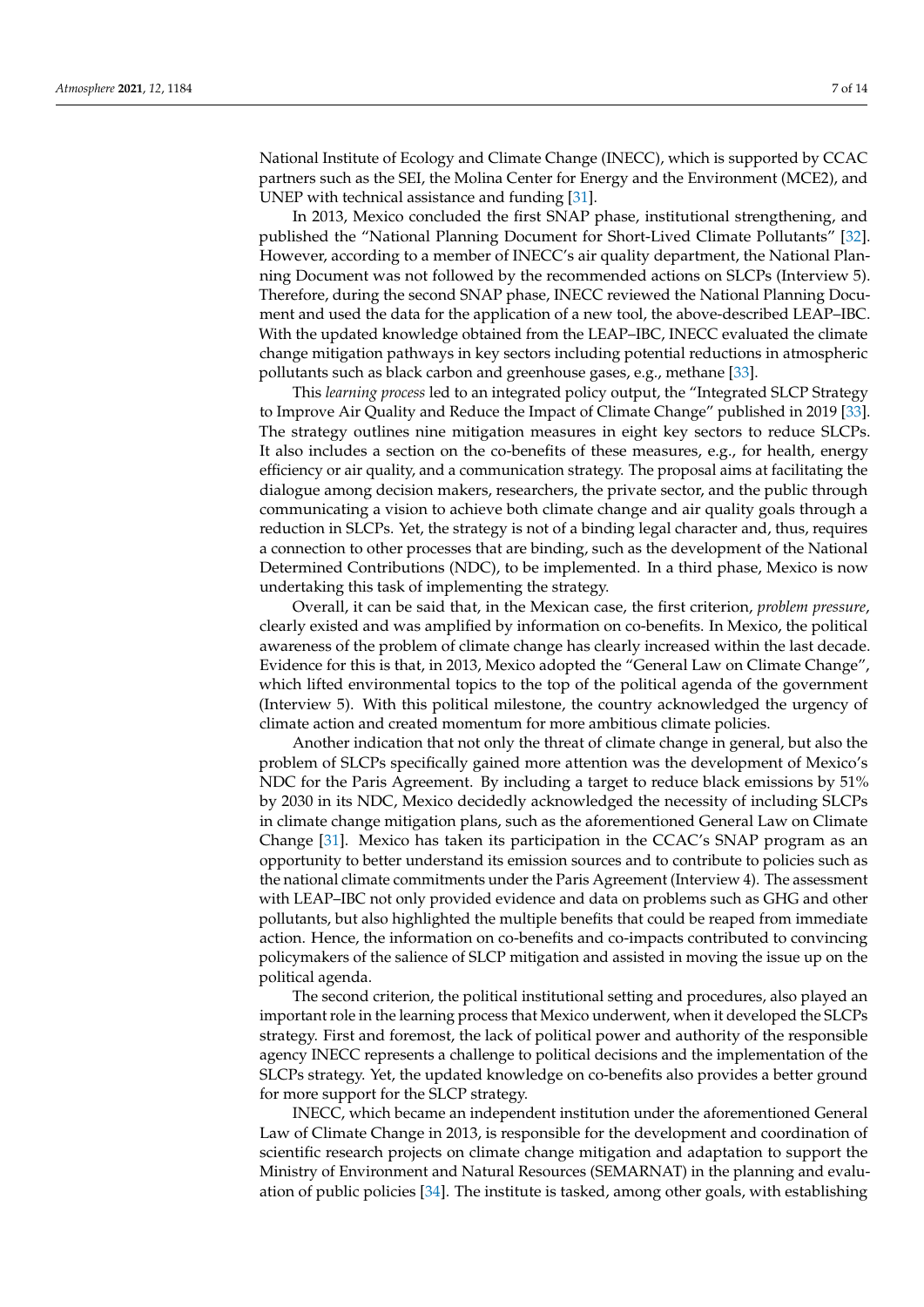information on GHG emissions and supporting the development of Mexico's NDC (Interview 5). Its mandate includes the facilitation of technical and scientific assistance from foreign entities and, therefore, is the focal point of several international organizations, such as the IPCC and the CCAC [\[35\]](#page-13-14). Nevertheless, INECC has no political authority and is, therefore, not in charge of the implementation of policy measures. Policy development and implementation is the responsibility of SEMARNAT (Interview 5). Scholars have argued that the institutional setting influences a learning process [\[20\]](#page-12-19). In order to drive a policy development process such as that realized under SNAP, experts from SNAP argue that it is necessary that the institution in charge has convening power over other stakeholders (Interview 4). This convening power could, for example, be grounded in an institution's mandate. INECC's lack of convening power was especially challenging because, within the institution in charge, SEMARNAT, there appeared to be little support for the development of the strategy (Interview 3).

Yet, the information on co-benefits might have had some counterbalancing effect. The gained information and assessments on co-benefits did support INECC in the communication and discussions on the SLCP strategy with SEMARNAT and other stakeholders to get the policy a binding status and to foster its implementation. Subsequent to the development of the National Strategy on SLCP reduction, INECC developed mitigation implementation pathways through a series of workshops and meetings with stakeholders [\[31\]](#page-13-10). In these consultations, INECC used the LEAP–IBC evidence of the positive impacts of SLCP mitigation action to explain the necessity of reduction measures to the stakeholders. A researcher from INECC reported that, during the discussions with SEMARNAT and other key stakeholders, the evidence generated by the LEAP–IBC tool appeared to have been convincing to policymakers (Interview 5). As previously mentioned, the LEAP–IBC and the idea of multiple benefits were adopted by SEMARNAT in the current NDC update process.

Last but not least, Mexico's learning process benefitted from the push of several policy entrepreneurs. Experts from SEI acted as key policy entrepreneurs for the projects realized under the CCAC's SNAP initiative. They provided technical and general support to INECC. This assistance encompasses aiding in the establishment of the planning process, determining its key steps, identifying and engaging with stakeholders, and holding workshops and trainings for personnel in INECC and beyond (Interview 3). Both the CCAC staff and the country partners describe the SEI researchers as the experts on the LEAP–IBC tool and the planning process who exhibit soft skills in communication (Interview 5, Interview 6). Furthermore, the SEI experts as policy entrepreneurs possess authoritative knowledge on the benefits of SLCP mitigation, which is policy-relevant. This increases their influence on the policy process and increases the opportunities for instrumental learning.

Within Mexico, the air quality team at INECC, who is coordinator of the SNAP program, is another important policy entrepreneur. The air quality team coordinated the work with SEI and developed the "Integrated SLCP Strategy to Improve Air Quality and Reduce the Impact of Climate Change" [\[33\]](#page-13-12) (Interview 5). Facing the difficult task of convincing air quality and climate change experts to integrate their emission inventories, the team increasingly made use of the co-benefits idea and LEAP–IBC (Interview 5). With the LEAP–IBC tool, the air quality experts managed to solve perceived conflicts by uncovering win–win opportunities.

### **5. Nigeria—Multistakeholder Engagement through the Lens of Co-Benefits**

Nigeria joined the CCAC's SNAP initiative in June 2015, 3 years after becoming a member of the CCAC. The planning process is led by the National SLCP Coordination Office domiciled in the department of climate change at the Federal Ministry of the Environment. It is supported by the CCAC secretariat, the UNEP Africa Office, the International Union of Air Pollution Association (IUAPPA), and SEI, who provide technical assistance and funding.

The Nigerian SNAP process is characterized overall by a formal two-phase setup with a clear focus (Interview 3). The first phase, institutional strengthening, created awareness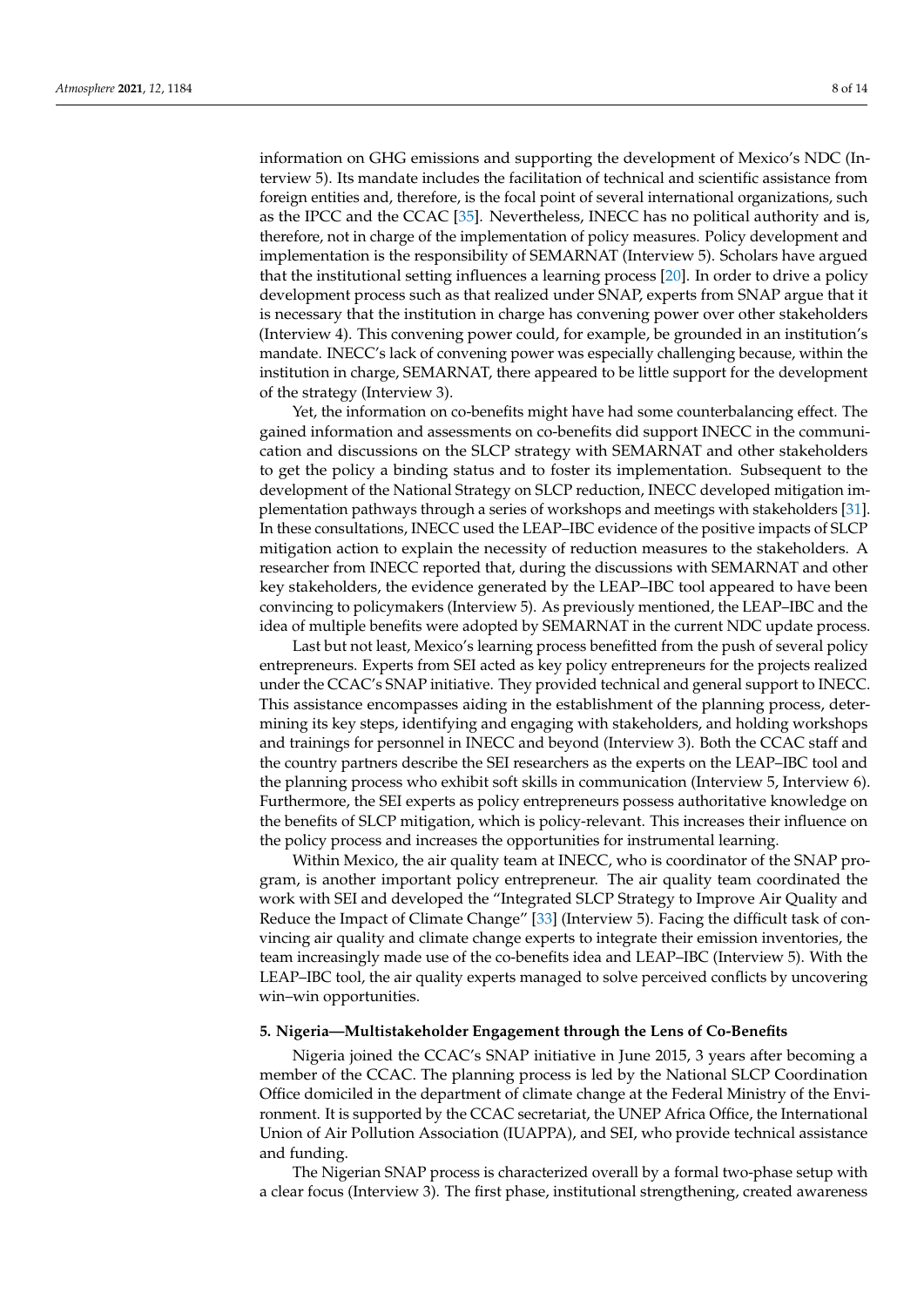among stakeholders and mobilized their support during the development of the National Action Plan (NAP) to reduce SLCPs (Interview 7). Subsequently, the NAP was developed and presented to stakeholders; at the end of this phase, the plan was approved by the Federal Executive Council of Nigeria in May 2019. It contains 22 mitigation measures that cut across five key sectors [\[36](#page-13-15)[,37\]](#page-13-16). The Federal Executive Council of Nigeria is chaired by the Nigerian president and includes all the Nigerian ministries (Interview 7). After its approval, the SNAP planning process entered its second phase, implementation, which is still ongoing at the time of writing.

In Nigeria, the development of the NAP is closely tied to several other international policy processes, the first of which is Nigeria's NDC. The National SLCP Coordination Office worked on aligning the measures in the NAP with the country's NDC to strengthen their implementation (Interview 7). SEI is tasked with incorporating the measures identified in the NAP into the countries' revised NDCs due this year. This activity enabled the application for funding under the NDC support program by the UNDP. Furthermore, the SNAP program supports Nigeria in the Green Climate Fund's (GCF) Readiness Project, which finances countries' institutional capacity building under the UNFCCC [\[38\]](#page-13-17) (Interview 7). Furthermore, the SLCP abatement activities are coordinated with the UN's Sustainable Development Goals (SDG) (Interview 7). The adaptability of the NAP to other policy areas and to international climate change commitments is perceived as crucial, because by reducing SLCP emissions, the country also advances in the achievement of its national and international climate goals (Interview 7).

Even though Nigeria makes a rather small contribution to climate change globally (in 2019, 0.23% of global cumulative  $CO<sub>2</sub>$  emissions [\[39\]](#page-13-18)), problem pressure is high because the country is very vulnerable to climate change. Millions of Nigerians are without access to electricity or air conditioning and are subsequently vulnerable to extreme heat. Changes in precipitation threaten Nigeria's largely rain-fed agricultural sector [\[40\]](#page-13-19). The problem pressure is higher on climate change adaptation than on mitigation. However, the international dynamic on climate change increased, and Nigeria committed to contributing to global mitigation efforts under the Paris Agreement. This development demanded stronger climate mitigation policies.

In this case, the link between co-impacts of climate and air pollutants and the promise of co-benefits that could be achieved with the proposed SLCP mitigation measures acted as an amplifier for the criterion of problem pressure. By quantifying the impacts of SLCPs on health and agriculture through the LEAP–IBC, the National SLCP Coordination Office was able to further boost the perception of problem pressure by decision makers. For a small GHG emitter like Nigeria, co-impacts that benefit the local population, e.g., clean air or job creation, are of higher priority than GHG reduction (Interview 3). These development imperatives and the many benefits arising from SLCP reduction add to Nigeria's motivation to implement the NAP [\[36\]](#page-13-15) (Interview 7).

In Nigeria, the political institutional setting and procedures, such as the decisionmaking process, benefitted the learning process, which was facilitated by the CCAC's approach on co-benefits. First and foremost, the establishment of an authority that was explicitly responsible for the development and execution of the SLCP action plan was crucial for the success of this process. Here, a positive narrative on the achievement of co-benefits served as a tool for the National SLCP Coordination Office to gain the support from other governmental agencies for the SLCP National Action Plan (Interview 7).

Furthermore, the Nigerian SNAP process is characterized by an extensive multisectoral consultative process with key stakeholders, which is carried out by the National SLCP Coordination Team. These stakeholders come from various Ministries, Departments, and Agencies (MDAs) on the federal and subnational level, while they also include international development partners, nongovernmental organizations (NGOs), the private sector, and community-based organizations. They were selected to participate in advisory groups and taskforces on the basis of their mandates in SLCP-emitting sectors (Interview 7). Overall, the National SLCP Coordination Office interacted with all MDAs and NGOs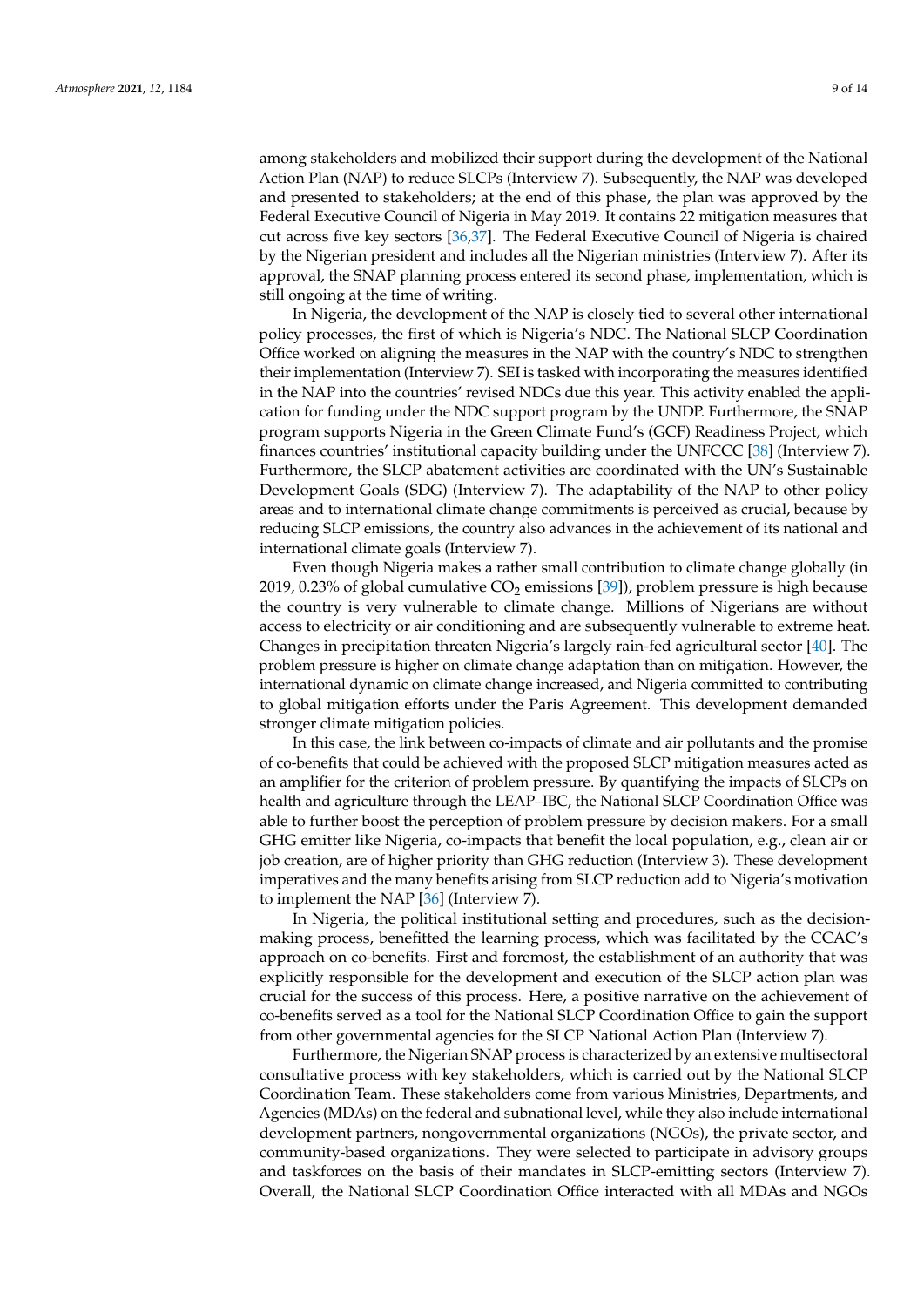needed to achieve the multiple benefits from the implementation of the proposed SLCP mitigation measures (Interview 7). Before the publication of the NAP, stakeholders had the opportunity to comment on the proposed measures for SLCP reduction in a peerreview workshop [\[37\]](#page-13-16). A member of the National SLCP Coordination Office described this extensive stakeholder involvement as essential for enabling the implementation of the NAP because all the stakeholders were included in the development of the plan and were able to make recommendations or comments especially in view of the implementation of the proposed SLCP mitigation measures (Interview 7).

The National SLCP Coordination Office together with the SEI held workshops with the affected ministries to emphasize the co-benefits from the SLCP mitigation measures and ensure the development of robust proposals for the national budget (Interview 3). The CCAC's Multiple Benefits Pathway Framework played a key role in these efforts because it helped demonstrate the interlinkages of climate, air quality, health, agriculture, and others (Interview 7). Throughout the SNAP program, all MDAs received information on the CCAC's 'multiple benefits' approach, the specific multiple benefits that can be achieved through the implementation of the proposed SLCP mitigation measures in the respective sectors, and how these multiple benefits can assist their efforts in driving policies (Interview 7). Hence, the identified co-benefits of the proposed SLCP mitigation measures formed an essential part of the communication with the affected ministries.

The first step in the development of the NAP was building technical capacity and improving data availability in the Ministry for the Environment and other governmental agencies (Interview 3). As suggested by Dunlop and Radaelli, the learning process that took place at that moment was facilitated by conditions that characterize epistemic contexts [\[20\]](#page-12-19). As the coordination office is also responsible for coordinating the implementation of the NAP, it had a statuary right of consultation and moderated the policy process [\[41\]](#page-13-20) (Interview 3, Interview 7). With the National SLCP Planning Office, the Nigerian SNAP planning process had the necessary institutional conditions for instrumental learning.

The National SLCP Planning Office used the information on potential co-benefits in addition to climate change mitigation as a vehicle to gain the support of the other governmental agencies, such as the Ministry of Budget and National Planning and the office of the Secretary of the Government of the Federation. Furthermore, the Ministry of Budget and National Planning is responsible for the allocation of the national budget; thus, its support was crucial to establish the approved NAP as part of the development process of the country. This ministry's consent was a precondition to the approval of the policy. The institutional cooperation was enhanced, because governmental agencies learned that, with the plan's measures, they would have the opportunity to achieve other national priorities, such as health, air quality, and the environment (Interview 7). The quantification of the co-benefits, e.g., the reduction in health costs, helped to advance the decision-making process (Interview 6). The mandate of the department of climate change is to reduce GHG emissions, and, through the co-benefits narrative, the department was able to connect its mandate to other national priorities, such as health, air quality and the environment (Interview 7).

In the case of Nigeria, experts from CCAC's SNAP and SEI, as well as personnel in the National SLCP Coordination Office, can be seen as policy entrepreneurs, as they advocated for policy change and actively sought the alignment of science, policy, and the public [\[20\]](#page-12-19). CCAC SNAP and SEI experts led the process through all phases and participated in all activities, ranging from technical assessments to stakeholder consultation (Interview 7). Here, their knowledge and technical support benefitted from the experience with CCAC SLCP mitigation projects in other countries (Interview 7). At the core of their work stood the calculation and revealing of co-benefits through the LEAP–IBC tool developed by SEI. It appears to have strengthened their authority as policy entrepreneurs. Nigeria also further adopted the CCAC's Multiple Benefits Pathway Framework and aims to approach the implementation along that line (Interview 7). CCAC experts requested all relevant MDAs to assign one desk officer per ministry to work on the SLCP planning process (Interview 3).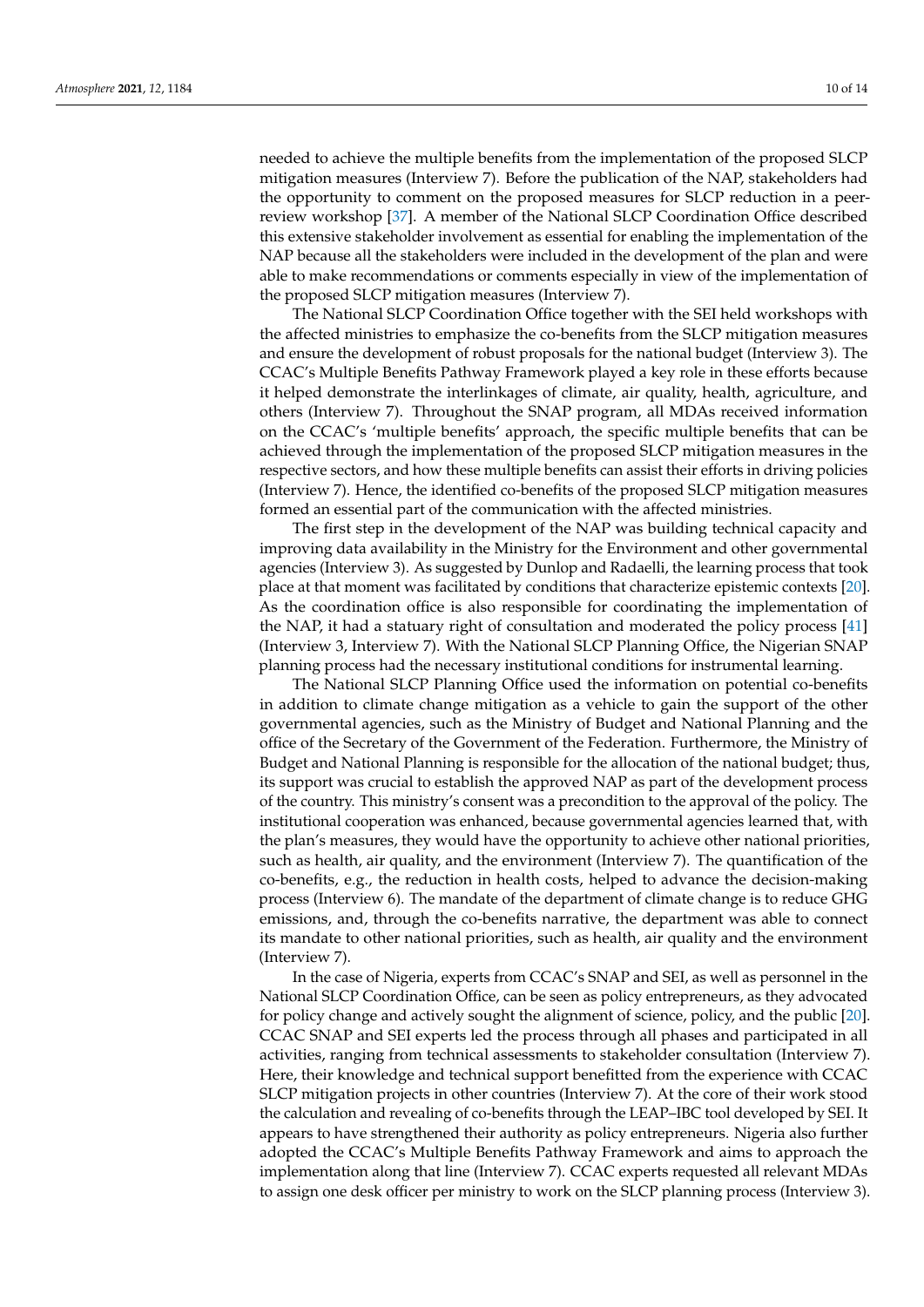This clear structure and distribution of responsibility enabled an easy access to the people who needed to make decisions directly from the start of the program (Interview 3).

Furthermore, the personnel from the Ministry of Environment had a crucial role in the process. On the one hand, the members of the National SLCP Coordination Office fostered the translation of learning from the individual level into learning on the organizational level and provided a clear vision for the development and objectives of the project (Interview 3). The team worked on getting a national budget assigned to these projects. On the other hand, the project gained momentum when the responsibility shifted from the ministry's air pollution control department to the department for climate change. This shift acted as a success factor for the NAP development process in Nigeria (Interview 3). In particular, the role of the director of the climate change department was outstanding. His personal skills significantly contributed to engaging the other ministries and convincing them to contribute to the process (Interview 3). Overall, the SLCPS coordination office together with CCAC's SNAP initiative and other specialists functioned as the authoritative body of knowledge and experts [\[37\]](#page-13-16).

### **6. Conclusions**

Information about co-benefits has triggered and amplified learning processes that led to integrated policy outputs: national SLCP policy plans in Mexico and Nigeria. Overall, the co-benefits approach pursued by the CCAC and its SNAP initiative helped to increase the problem pressure on SLCP reduction and supported the engagement with key stakeholders in both countries, building a strong motivation to design and implement an integrated policy. Furthermore, the identification and narrative of co-benefits supported the activities of policy entrepreneurs decisive for the success of the learning process. The findings of these case studies suggest that the type of information provided in a policymaking process influences learning. Co-benefits as a type of information have fostered a positive narrative that helped convince policymakers of the multiple gains to be expected when implementing integrative climate mitigation policies.

Even though Mexico and Nigeria faced similar starting points, the processes they designed under the SNAP initiative fundamentally differed. The Mexican process was very narrow and concentrated on integrating the know-how from the air quality department into national climate policy. By including a 51% reduction target for black carbon in its NDCs, Mexico set a very concrete and measurable goal. In Nigeria, the process was more all-encompassing. The large-scale stakeholder process benefitted both the development and the subsequent (ongoing) implementation of the NAP. Undoubtedly, a broader engagement with key stakeholders would have also generated more support for the national strategy on SLCPs in Mexico.

The case analyses of this paper show that information obtained through the co-benefits analysis can be both quantified evidence for environmental, social, and economic impacts and a powerful narrative with great advocacy potential. As such, it can help to solve a problem, e.g., SLCP emissions, as well as pursue political purposes, e.g., advancing specific policy goals such as climate action. Recognizing these appeals of co-benefits can play an essential role in international climate and environmental policy. The recognition of the concept's usefulness in governance is growing; in addition to the CCAC, several other international initiatives have embedded the concept in their activities, such as the Ambition to Action project or the COBENEFITS project [\[4,](#page-12-2)[14\]](#page-12-13).

This research demonstrated that the CCAC and its SNAP initiative provide an epistemic context in which a learning process can proliferate. Its tools and its core idea of connecting SLCP mitigation measures with policy areas such as clean air, health, and sustainable development through the co-benefits idea are very well received among experts and country partners alike (Interviews 1, 2, 4, 5, 6, 7). In addition to supporting the gathering of new evidence and experience sharing, the CCAC itself, as an international actor, exerts influence on countries to pick up SLCP mitigation efforts and, thus, promotes learning on SLCP mitigation measures [\[42\]](#page-13-21) (Interview 4). The CCAC's work has achieved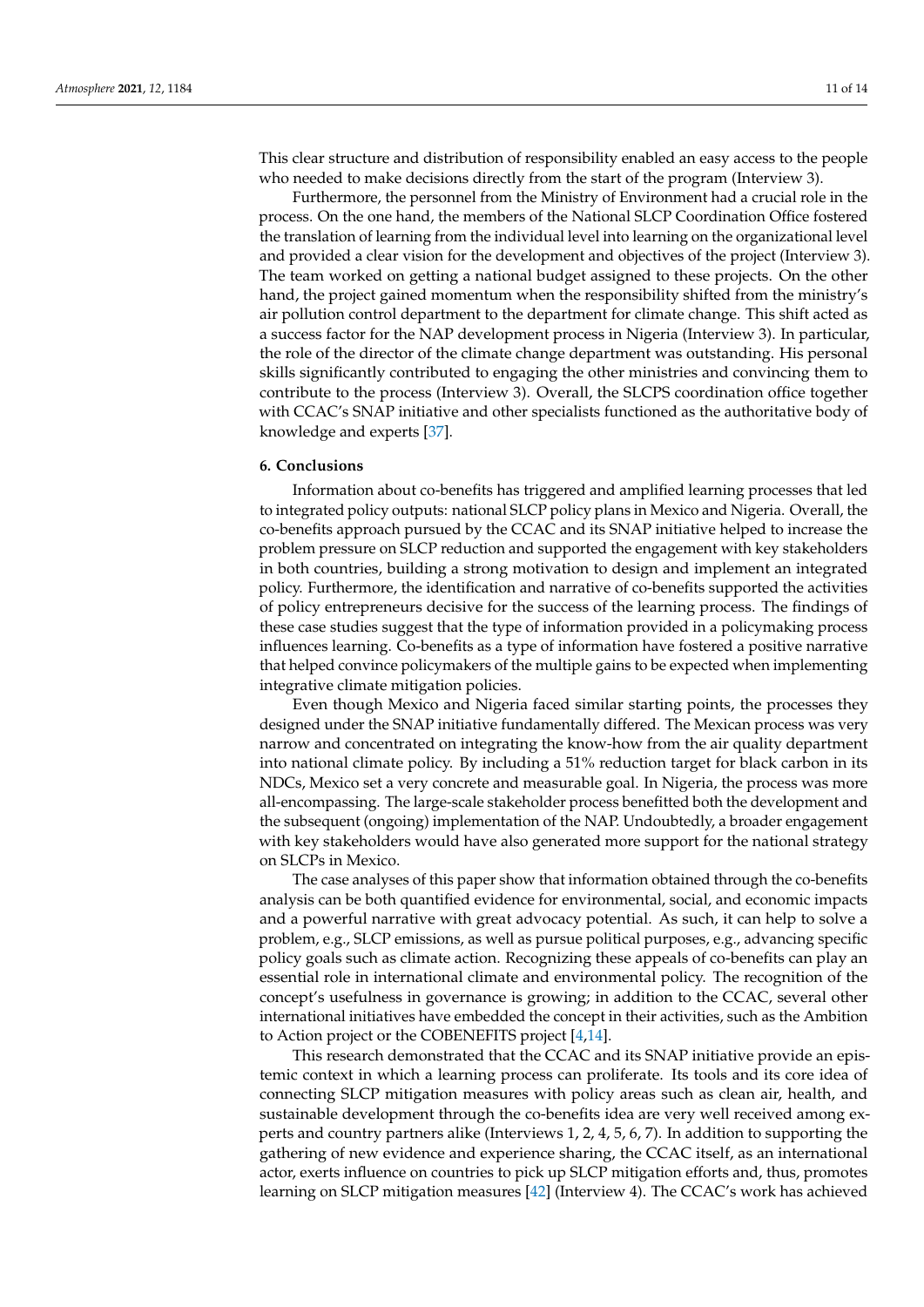stronger awareness on co-benefits in national and international contexts, which can foster a large-scale application of the concept in climate and environmental policy. For example, this could conceivably lead to an increased use of the co-benefits concept in countries' activities under the Paris Agreement, such as the updating of NDCs in 2020/2021. According to INECC, the vision of multiple benefits in air quality, climate change, and health have started to permeate the national environmental policy as a result of the SNAP program. The Mexican Ministry of Environment and Natural Resources has already started using some of the new LEAP–IBC features in their NDC updates [\[43\]](#page-13-22) (Interview 5). The idea is to include co-benefits in the NDC update due this year (Interview 7). At the time of writing, the SNAP initiative is working on expanding its support for the development of NDCs to further countries (Interview 6).

This analysis of how the co-benefits concept is applied in political practice has offered valuable insights into how and for what purposes new evidence is digested in policy processes. The framework presented in this paper helped to structure the different characteristics of a learning process, and it allows for a more systematic analysis of what role co-benefits played in a policymaking process. The practical findings from the case studies can help to further develop the conceptual debate on co-benefits. The explorative research approach of this study enables the consideration of conditions of learning processes that are difficult to quantify, e.g., the impact of policy entrepreneurs or the perceived problem pressure.

Nevertheless, the use of the co-benefits concept also faces significant limitations. Our study confirmed that methodological ambiguities, which range from the very broad definition of the co-benefits concept to technical difficulties when accounting for or monetizing some co-benefits, represent challenges in the political practice. Furthermore, to function as an effective driver in policymaking, co-benefits require a strong communication effort, which requires significant knowledge capacity within the responsible agency and, often, external support (e.g., through an international experts). Further research on conceptual implications of co-benefits, as well on the concept's use in policymaking processes, is necessary to fill important knowledge gaps.

The learning process about multiple co-benefits of SLCP mitigation under the CCAC is a special case; nonetheless, its lessons can be useful to designers of public policy and the scientific community. Future research focusing on the governance implications of the co-benefits concept would also be valuable for informing policy processes. In addition, research could draw on insights from other countries that have implemented or are in the process of implementing the CCAC methodologies in order to gain a broader perspective on the political practice.

**Author Contributions:** Text and analysis, C.M. and C.U. All authors have read and agreed to the published version of the manuscript.

**Funding:** This research received no external funding.

**Institutional Review Board Statement:** Not applicable.

**Informed Consent Statement:** Not applicable.

**Data Availability Statement:** The datasets generated for this study, such as interview transcripts and notes, are not publicly available in order to keep individuals' privacy but are available from the corresponding author on reasonable request.

**Acknowledgments:** The authors would like to thank Kai Wegrich, Kathleen Mar, Seraphine Haeussling, Elsa Lefevre, Chris Malley, Abraham Ortinez, Bala Bappa, Asmau Jibril, Sebastian Helgenberger, and Harry Fearnehough for their help and curiosity related to this research. We also thank Tilman Leicht and Mary Jones for constructive feedback.

**Conflicts of Interest:** The authors declare no conflict of interest.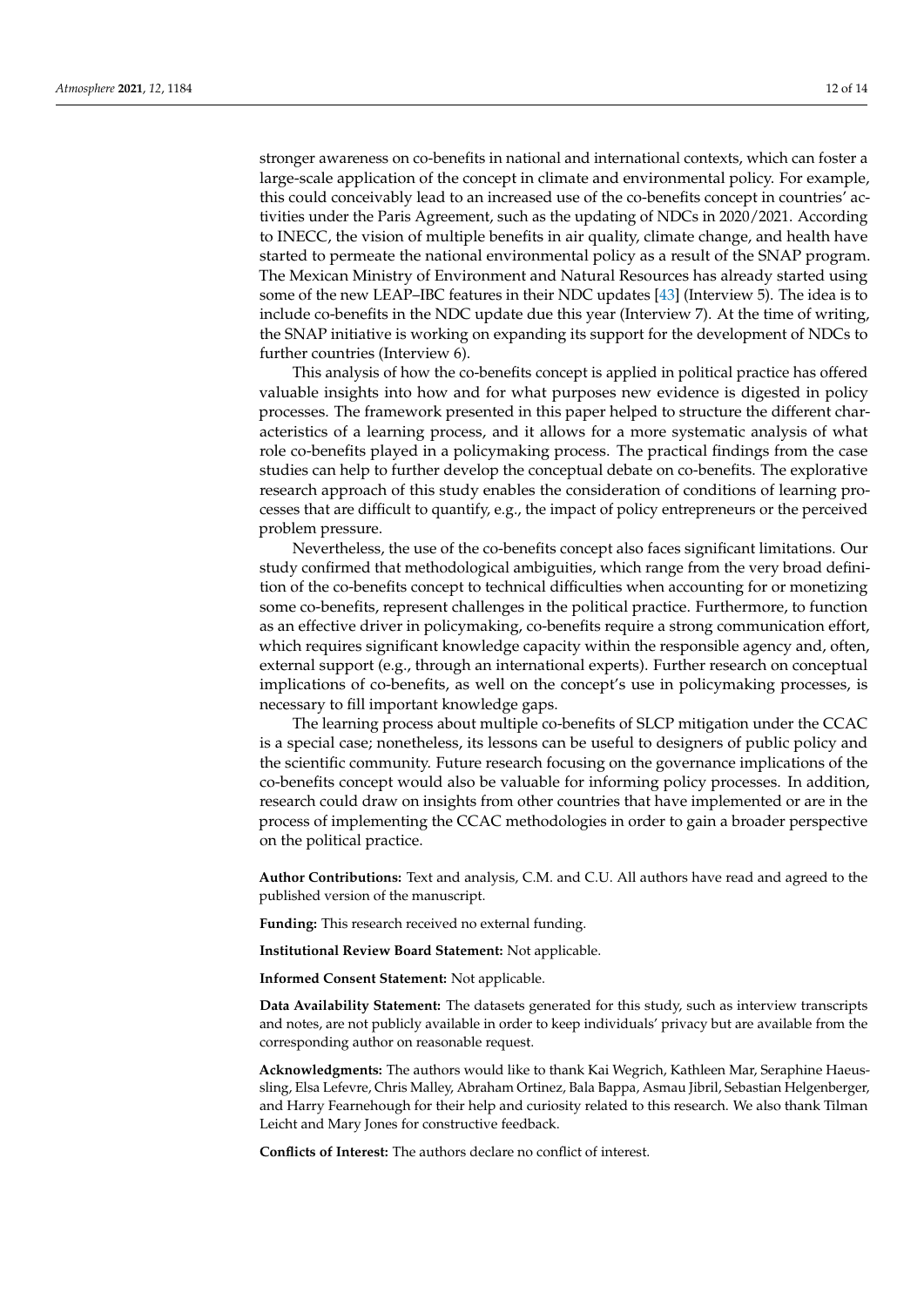### <span id="page-12-20"></span>**Appendix A**

Interview 1 was conducted with the research group leader of the COBENEFITS project at the Institute for Advanced Sustainability Studies (IASS) on 8 March 2021.

Interview 2 was conducted with a climate policy analyst from the Ambition to Action (A2A) project at the New Climate Institute on 12 March 2021.

Interview 3 was conducted with a research associate from the Stockholm Environment Institute (SEI) on 1 April 2021.

Interview 4 was conducted with the former head of the Supporting National Action Planning (SNAP) initiative by the CCAC on 11 March 2021.

Interview 5 was conducted with the CCAC focal point at the National Institute of Ecology and Climate Change (INECC) in Mexico on 6 April 2021.

Interview 6 was conducted with the current head of the SNAP initiative by the CCAC on 11 March 2021.

Interview 7 was conducted with two members of the SLCP Coordination Office in Nigeria on 1 April 2021.

### **References**

- <span id="page-12-0"></span>1. Markandya, A.; Sampedro, J.; Smith, S.J.; Dingenen, R.V.; Pizarro-Irizar, C.; Arto, I.; González-Eguino, M. Health Co-Benefits from Air Pollution and Mitigation Costs of the Paris Agreement: A Modelling Study. *Lancet Planet. Health* **2018**, *2*, e126–e133. [\[CrossRef\]](http://doi.org/10.1016/S2542-5196(18)30029-9)
- <span id="page-12-11"></span>2. Van Vliet, O.; Krey, V.; McCollum, D.; Pachauri, S.; Nagai, Y.; Rao, S.; Riahi, K. Synergies in the Asian Energy System: Climate Change, Energy Security, Energy Access and Air Pollution. *Energy Econ.* **2012**, *34*, S470–S480. [\[CrossRef\]](http://doi.org/10.1016/j.eneco.2012.02.001)
- <span id="page-12-1"></span>3. Xie, X.; Weng, Y.; Cai, W. Co-Benefits of CO<sub>2</sub> Mitigation for NOX Emission Reduction: A Research Based on the DICE Model. *Sustainability* **2018**, *10*, 1109. [\[CrossRef\]](http://doi.org/10.3390/su10041109)
- <span id="page-12-2"></span>4. Rawlins, J. *When the Stars Align Investigating the Influence of the Co-Benefits Narrative on Climate Policy Ambition*; Ambition to Action, New Climate Institute: Cologne, Germany, 2019.
- <span id="page-12-3"></span>5. Karlsson, M.; Alfredsson, E.; Westling, N. Climate Policy Co-Benefits: A Review. *Clim. Policy* **2020**, *20*, 292–316. [\[CrossRef\]](http://doi.org/10.1080/14693062.2020.1724070)
- <span id="page-12-6"></span><span id="page-12-4"></span>6. Mayrhofer, J.P.; Gupta, J. The Science and Politics of Co-Benefits in Climate Policy. *Environ. Sci. Policy* **2016**, *57*, 22–30. [\[CrossRef\]](http://doi.org/10.1016/j.envsci.2015.11.005) 7. Rietig, K. Reinforcement of Multilevel Governance Dynamics: Creating Momentum for Increasing Ambitions in International Climate Negotiations. *Int. Environ. Agreem. Politics Law Econ.* **2014**, *14*. [\[CrossRef\]](http://doi.org/10.1007/s10784-014-9239-4)
- <span id="page-12-5"></span>8. IPCC. Annex I: Glossary. In *Global Warming of 1.5* ◦*C. An IPCC Special Report on the Impacts of Global Warming of 1.5* ◦*C above Pre-industrial Levels and Related Global Greenhouse Gas Emission Pathways*; Matthews, J.B.R., Ed.; IPCC: Geneva, Switzerland, 2018.
- <span id="page-12-7"></span>9. Creutzig, F.; He, D. Climate Change Mitigation and Co-Benefits of Feasible Transport Demand Policies in Beijing. *Transp. Res. Part D Transp. Environ.* **2009**, *14*. [\[CrossRef\]](http://doi.org/10.1016/j.trd.2008.11.007)
- <span id="page-12-8"></span>10. Heffner, G.; Campbell, N. *Evaluating the Co-Benefits of Low-Income Energy-Efficiency Programmes*; OECD/IEA: Paris, France, 2011.
- <span id="page-12-9"></span>11. Dubash, N.; Raghunandan, D.; Sant, G.; Sreenivas, A. Indian Climate Change Policy: Exploring a Co-Benefits Based Approach. *Econ. Political Wkly.* **2013**, *48*, 47–61.
- <span id="page-12-10"></span>12. Ürge-Vorsatz, D.; Herrero, S.T.; Dubash, N.K.; Lecocq, F. Measuring the Co-Benefits of Climate Change Mitigation. *Annual Rev. Environ. Resour.* **2014**, *39*, 549–582. [\[CrossRef\]](http://doi.org/10.1146/annurev-environ-031312-125456)
- <span id="page-12-12"></span>13. Rabe, B.G. *Statehouse and Greenhouse: The Emerging Politics of American Climate Change Policy*; Brookings Institution Press: Washington, DC, USA, 2004.
- <span id="page-12-13"></span>14. Helgenberger, S.; Gürtler, K.; Borbonus, S.; Okunlola, A.; Jänicke, M. *Mobilizing the Co-Benefits of Climate Change Mitigation Building New Alliances–Seizing Opportunities–Raising Climate Ambitions in the New Energy World of Renewables*; COBENEFITS IMPULSE. Institute for Advanced Sustainability Studies (IASS): Potsdam, Germany, 2017.
- <span id="page-12-14"></span>15. Bain, P.G.; Milfont, T.L.; Kashima, Y.; Bilewicz, M.; Doron, G.; Garðarsdóttir, R.B.; Gouveia, V.V.; Guan, Y.; Johansson, L.-O.; Pasquali, C.; et al. Co-Benefits of Addressing Climate Change Can Motivate Action around the World. *Nat. Clim. Chang.* **2016**, *6*, 154–157. [\[CrossRef\]](http://doi.org/10.1038/nclimate2814)
- <span id="page-12-15"></span>16. Shaw, C.; Hales, S.; Howden-Chapman, P.; Edwards, R. Health Co-Benefits of Climate Change Mitigation Policies in the Transport Sector. *Nat. Clim. Chang.* **2014**, *4*, 427–433. [\[CrossRef\]](http://doi.org/10.1038/nclimate2247)
- <span id="page-12-16"></span>17. Dunlop, C.A.; Radaelli, C.M.; Trein, P. Introduction: The Family Tree of Policy Learning. In *Learning in Public Policy*; Dunlop, C.A., Radaelli, C.M., Trein, P., Eds.; Springer International Publishing: Cham, Switzerland, 2018; pp. 1–25. ISBN 978-3-319-76209-8.
- <span id="page-12-17"></span>18. Vagionaki, T.; Trein, P. Learning in Political Analysis. *Political Stud. Rev.* **2020**, *18*. [\[CrossRef\]](http://doi.org/10.1177/1478929919834863)
- <span id="page-12-18"></span>19. Trein, P. Median Problem Pressure and Policy Learning: An Exploratory Analysis of European Countries. In *Learning in Public Policy*; Dunlop, C.A., Radaelli, C.M., Trein, P., Eds.; Springer International Publishing: Cham, Switzerland, 2018; pp. 243–266. ISBN 978-3-319-76209-8.
- <span id="page-12-19"></span>20. Dunlop, C.A.; Radaelli, C.M. The Lessons of Policy Learning: Types, Triggers, Hindrances and Pathologies. *Policy Politics* **2018**, *46*. [\[CrossRef\]](http://doi.org/10.1332/030557318X15230059735521)